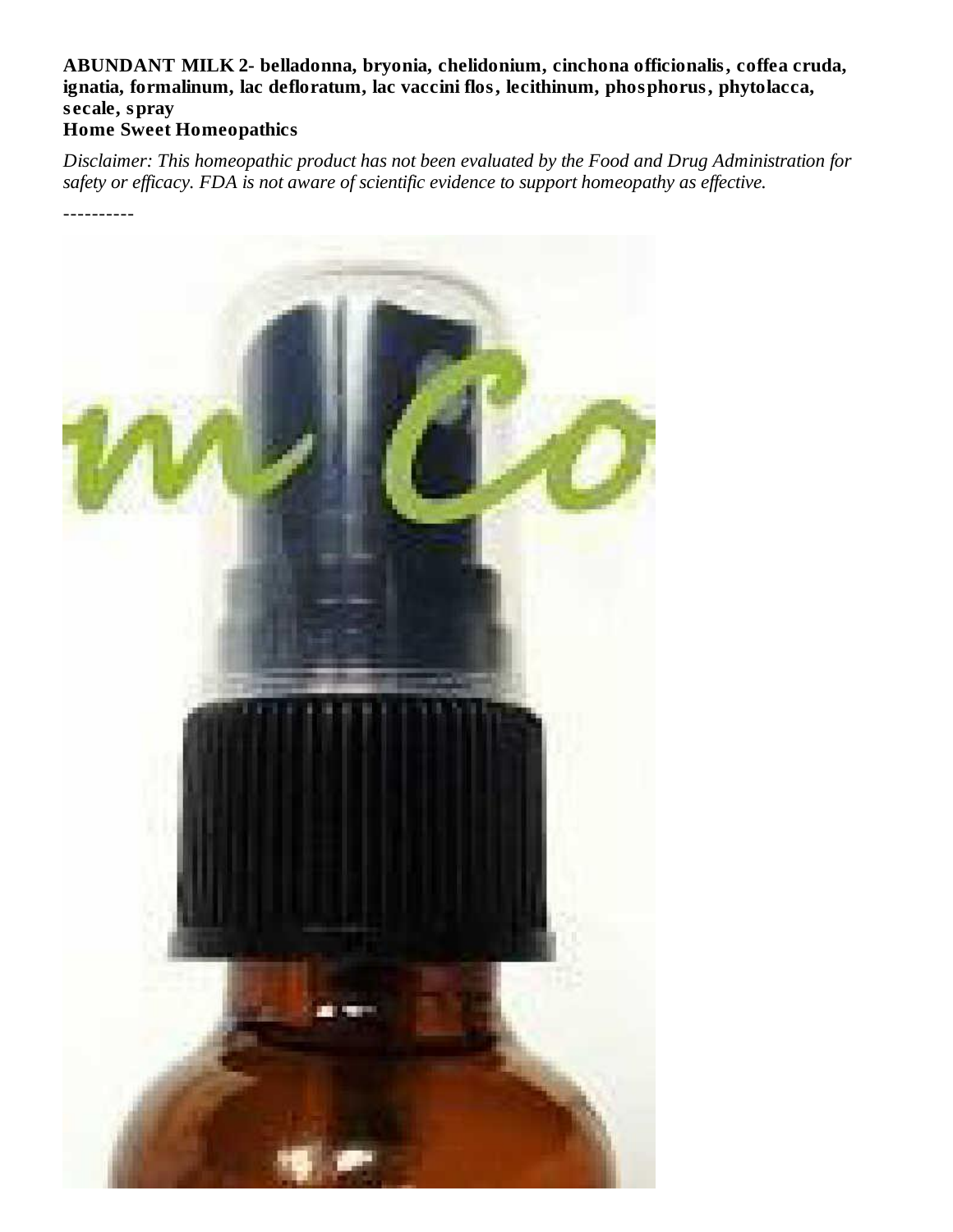«motoms 25 dotte Hurst. veet Homeopathy.

To help increase milk supply.

To be used according to label indications.

### **Active Ingredients:**

Belladonna, Bryonia, Chelidonium, Cinchona Officionalis, Coffea Cruda, Ignatia, Formalinum, Lac Defloratum, Lac Vaccini Flos, Lecithinum, Phosphorus, Phytolacca, Secale

#### **Directions:**

Spritz 1 time under the tongue 3 x per day until improvement is seen, then dose 1x per day for 3 days.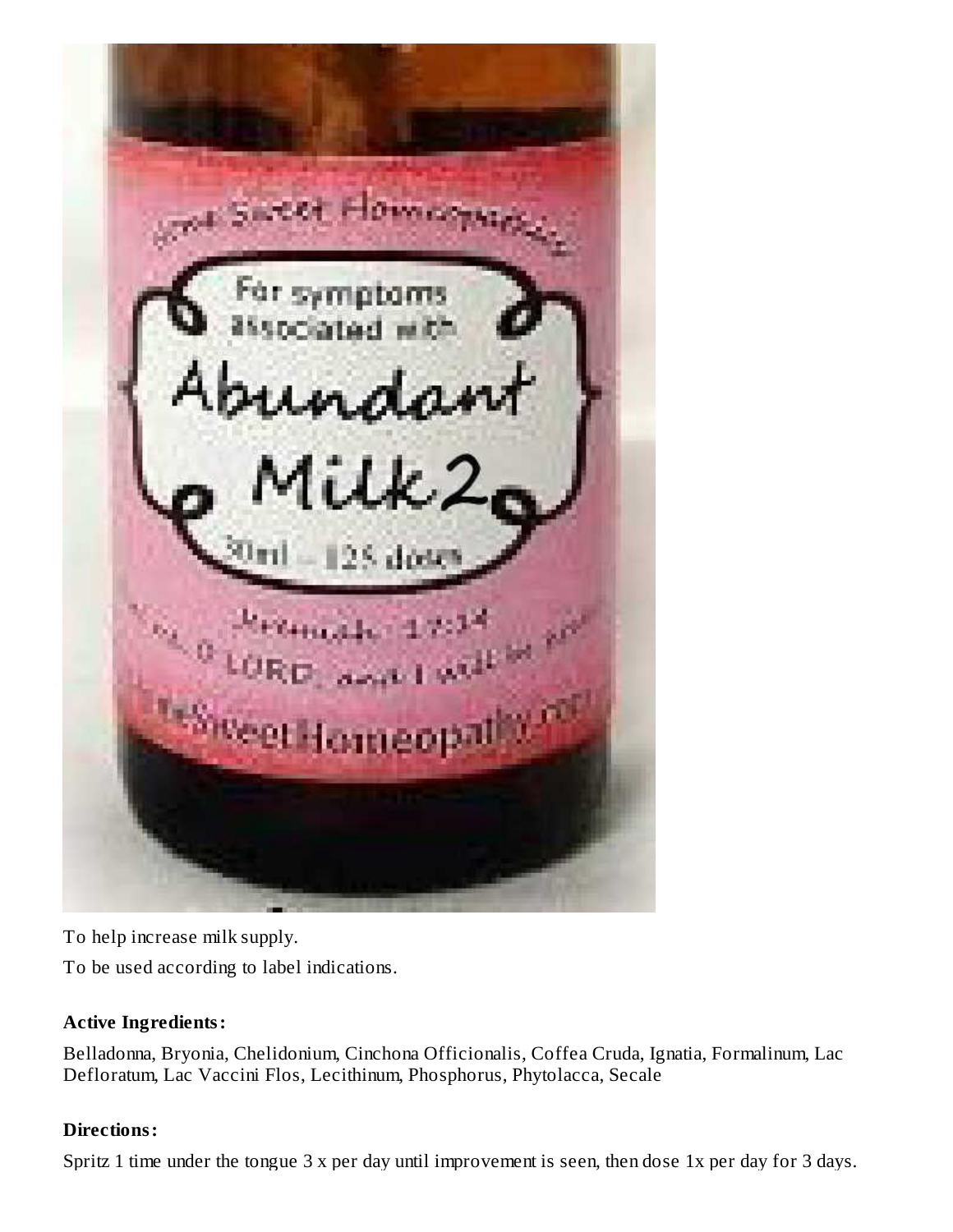Dose when symptoms return.

Keep out of reach of children.

If no improvement is seen after 7 days or new symptoms develop, discontinue use.

#### **Inactive Ingredients:**

In reverse osmosis water with less than 1% alcohol. May contain trace amounts of lactose.

## **ABUNDANT MILK 2**

belladonna, bryonia, chelidonium, cinchona officionalis, coffea cruda, ignatia, formalinum, lac defloratum, lac vaccini flos, lecithinum, phosphorus, phytolacca, secale, spray

| <b>Product Information</b>                                                                                                                                         |                        |                                      |                                            |                               |                             |
|--------------------------------------------------------------------------------------------------------------------------------------------------------------------|------------------------|--------------------------------------|--------------------------------------------|-------------------------------|-----------------------------|
| Product Type                                                                                                                                                       | <b>HUMAN OTC DRUG</b>  | NDC:59667-0003<br>Item Code (Source) |                                            |                               |                             |
| <b>Route of Administration</b>                                                                                                                                     | ORAL                   |                                      |                                            |                               |                             |
|                                                                                                                                                                    |                        |                                      |                                            |                               |                             |
| <b>Active Ingredient/Active Moiety</b>                                                                                                                             |                        |                                      |                                            |                               |                             |
|                                                                                                                                                                    | <b>Ingredient Name</b> |                                      | <b>Basis of Strength</b>                   |                               | Strength                    |
| ATROPA BELLADONNA (UNII: WQZ3G9PF0H) (ATROPA BELLADONNA -<br><b>ATROPA BELLADONNA</b><br>UNII: WQ Z3G9 PF0 H)                                                      |                        |                                      |                                            | 30 $[hp_C]$<br>in 30 $[hp_C]$ |                             |
| BRYONIA ALBA ROOT (UNII: T7J046YI2B) (BRYONIA ALBA ROOT -<br><b>BRYONIA ALBA ROOT</b><br>UNII:T7J046 YI2B)                                                         |                        |                                      |                                            | 30 [hp_C]<br>in 30 $[hp_C]$   |                             |
| CHELIDONIUM MAJUS (UNII: 7E889U5RNN) (CHELIDONIUM MAJUS -<br>UNII:7E889U5RNN)                                                                                      |                        |                                      | CHELIDONIUM MAJUS                          |                               | 30 [hp C]<br>in 30 [hp_C]   |
| <b>CINCHONA OFFICINALIS BARK (UNII: S003A158SB) (CINCHONA OFFICINALIS</b><br><b>BARK - UNII:S003A158SB)</b>                                                        |                        |                                      | <b>CINCHONA OFFICINALIS</b><br><b>BARK</b> |                               | 30 [hp C]<br>in 30 $[hp_C]$ |
| ARABICA COFFEE BEAN (UNII: 3SW678MX72) (ARABICA COFFEE BEAN -<br>UNII:3SW678MX72)                                                                                  |                        |                                      | ARABICA COFFEE BEAN                        |                               | 30 [hp C]<br>in 30 [hp_C]   |
| <b>STRYCHNOS IGNATII SEED (UNII: 1NM3M2487K) (STRYCHNOS IGNATII SEED -</b><br>STRYCHNOS IGNATII<br><b>SEED</b><br>UNII:1NM3M2487K)                                 |                        |                                      |                                            | 30 [hp_C]<br>in 30 $[hp_C]$   |                             |
| FORMALDEHYDE (UNII: 1HG84L3525) (FORMALDEHYDE - UNII: 1HG84L3525)<br><b>FORMALDEHYDE</b>                                                                           |                        |                                      | 30 [hp C]<br>in 30 $[hp_C]$                |                               |                             |
| <b>SKIM MILK (UNII: 6A001Y4M5A) (SKIM MILK - UNII:6A001Y4M5A)</b><br><b>SKIMMILK</b>                                                                               |                        |                                      | 30 [hp_C]<br>in $30$ [hp_C]                |                               |                             |
| <b>COW MILK FAT (UNII: 463JZS0XJ3) (COW MILK FAT - UNII:463JZS0XJ3)</b>                                                                                            |                        |                                      | <b>COW MILK FAT</b>                        |                               | 30 [hp C]<br>in 30 $[hp_C]$ |
| <b>EGG PHOSPHOLIPIDS</b> (UNII: 1Z74184RGV) (EGG PHOSPHOLIPIDS -<br>UNII:1Z74184RGV)                                                                               |                        |                                      |                                            | <b>EGG PHOSPHOLIPIDS</b>      |                             |
| PHOSPHORUS (UNII: 27YLU75U4W) (PHOSPHORUS - UNII:27YLU75U4W)<br><b>PHOSPHORUS</b>                                                                                  |                        |                                      |                                            | 30 [hp C]<br>in 30 $[hp_C]$   |                             |
| PHYTOLACCA AMERICANA ROOT (UNII: 11E6VI8VEG) (PHYTOLACCA<br>PHYTOLACCA<br>AMERICANA ROOT - UNII:11E6 VI8 VEG)<br><b>AMERICANA ROOT</b>                             |                        |                                      |                                            | 30 [hp_C]<br>in 30 $[hp_C]$   |                             |
| <b>CLAVICEPS PURPUREA SCLERO TIUM (UNII: 01G9 XEA93N) (CLAVICEPS</b><br><b>CLAVICEPS PURPUREA</b><br>PURPUREA SCLEROTIUM - UNII:0 1G9 XEA93N)<br><b>SCLEROTIUM</b> |                        |                                      |                                            |                               | 30 [hp C]<br>in 30 $[hp_C]$ |
|                                                                                                                                                                    |                        |                                      |                                            |                               |                             |

| Inactive Ingredients              |                        |          |  |
|-----------------------------------|------------------------|----------|--|
|                                   | <b>Ingredient Name</b> | Strength |  |
| WATER (UNII: 059 QF0 KO0 R)       |                        |          |  |
| <b>ALCOHOL</b> (UNII: 3K9958V90M) |                        |          |  |
|                                   |                        |          |  |